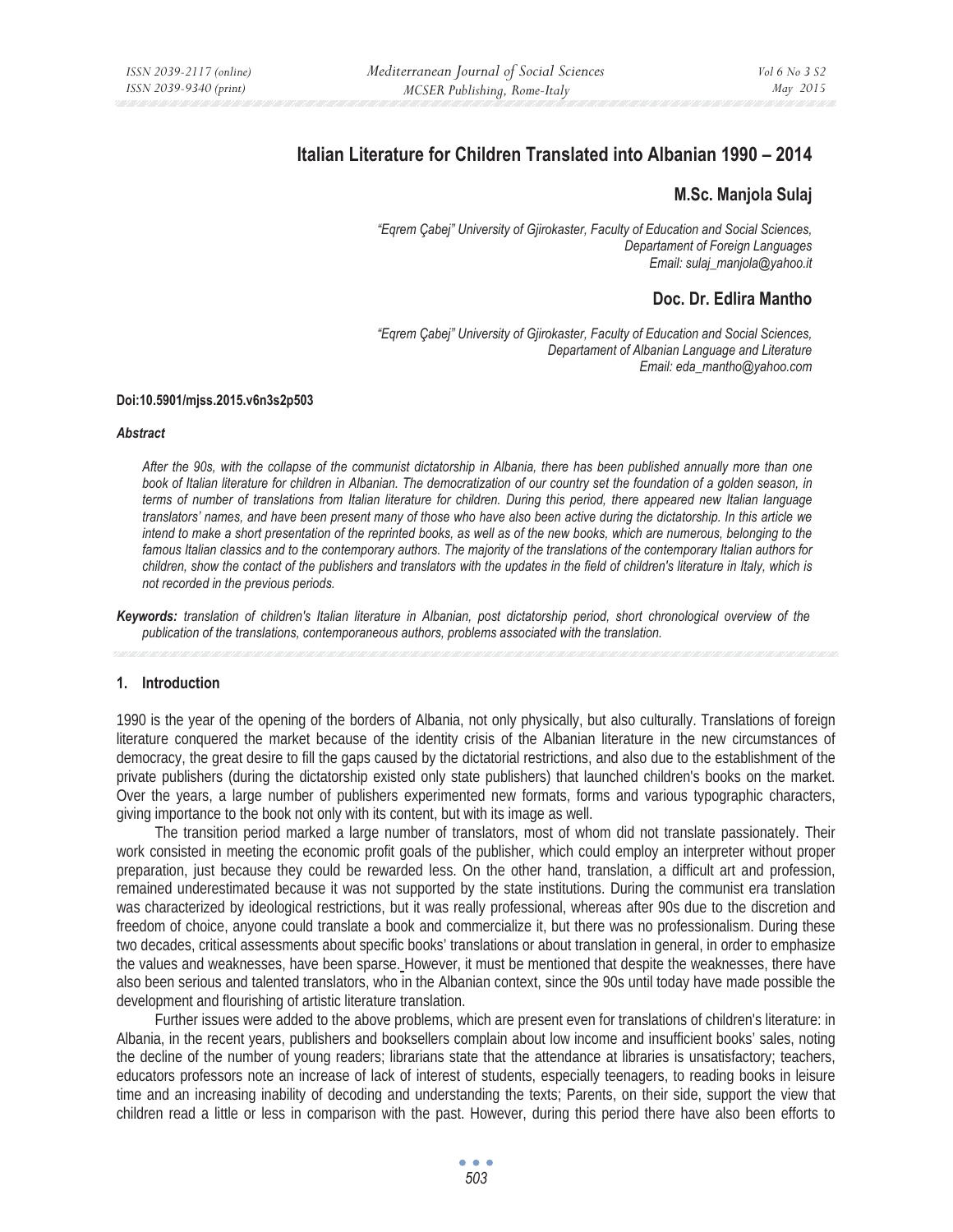sensitize all ages, and particularly, the younger generations. Many publishing houses were aimed at underlining the importance of books and to spreading the culture of passion and pleasure of reading. It is often pointed out by educators, psychologists, sociologists, etc., that the interaction with the book becomes experience, stories that enrich the growing child's psyche, leave in his mind much more vivid and meaningful traces regarding more intensive and emotional events.

In this article we intend:

- 1. to make a short presentation of the reprinted books, as well as of the new books, from the Italian literature for children translated into Albanian, belonging to the famous Italian classics and to the contemporary authors,
- 2. to show the contact of the publishers and translators with the updates in the field of children's literature in Italy, which is not recorded in the previous periods,
- 3. to indicate the problematic issues in the field of translation of Italian literature for children.

#### **2. The Contacts of the Albanian Publishers with the Updates in the Field of Italian Literature for Children**

Regarding the Italian literature for children is evident an increasing number of translations in Albanian. New translators' names of Italian language appear, yet there were present those who have been active during the dictatorship, such as: Donika Omar, Elena Gjika etc. During the years 1990 – 2013 were published about 143 titles, mainly in the prose genre. The books are reprints of prominent Italian classics, such as: Carlo Collodi, Edmondo De Amicis, Gianni Rodari etc., but generally are brought new publications, which were not previously translated into Albanian, belonging to the authors of the past generations, as well as to the contemporary ones. Numerous translations of contemporary Italian authors for children indicate the contact of publishers and translators with the recent updates in the field of children's literature in Italy, which was not evident, either during the two world wars, or during the dictatorship. This is confirmed by the fact of the translations of books in a short interval from the time of the original publication in Italy, for instance: *"Matia dhe gjyshi" ("Matia and the grandfather")* of Roberto Piumini, is published in 1999 by the publisher *Dituria*, in the same year with the original, titled *"Mattia e il Nonno"*, published for the first time by *Einaudi*; the book *"Me hap balerine" ("With a dancing step")* of Beatrice Masini is published in 2009, the original *"A passo di danza"* in 2005; the books of the series *«Hëna e Gjashtë» ("The sixth moon")* of Moony Whicher, consisting of five novels: *"Vogëlushja e Hënës së Gjashtë" ("The girl of the sixth moon")* is published in Albanian in 2008, whereas the original *"La bambina della Sesta Luna"* is published in 2002, *"Nina dhe misteri i notës oktavë " ("Nina and the mystery of the octave note")* in 2008, the original *"Nina e il mistero dell'Ottava Nota"* in 2003, *"Nina dhe mallkimi i Gjarprit me pupla" ("Nina and the curse of the plumed Serpent")* in 2009, the original *"Nina e la maledizione del Serpente Piumato"* in 2004, *"Nina dhe Syri Sekret i Atlantidës" ("Nina and the secret eye of Atlantis")* in 2010, the original *"Nina e l'Occhio Segreto di Atlantide" in* 2005, *"Nina dhe Numri i Artë" ("Nina and the golden number")* in 2013, the original *"Nina e il Numero Aureo"* in 2012.

#### **3. The 90s**

From 1988 to 1993, there was a decrease in the number of translations for children from Italian, due to historical circumstances, beginning of political changes from one–party to multiparty system, anyhow after this period to the present days, there have been translated into Albanian annually more than one book of Italian children's literature.

*"Xhipi në Televizor dhe ndodhi të tjera në orbitë" ("Gip in the TV and other stories in orbit")* of Gianni Rodari, published in 1990, opens the series of the books translated from Italian after the '90s, that year after year mark a quantitative increase never distinguished before. During the first half of the 90s were published books of prominent Italian classics, generally reprints, new editions and adaptations. In 1993 is published *"Aventurat e Çipolinos" ("The adventures of Cipollino")* of Gianni Rodari; in 1994 from the Italian literature for children are translated 3 books: *"Pinoku" ("Pinocchio")* of Carlo Collodi, translated in dialect from C. Simoni, brought in today's literary language from his son Z. Simoni (1928 – 2009); an adaptation of *"Pinoku"*, of the publisher *Toena*, which opens the series of various adoptions done in the following years to this book; *"Torta që ra nga qielli" ("A pie in the sky")*, a novel of Gianni Rodari, translated by O. K. Grillo.

The second half of the 90s are the years of the great turning referring to the translations for children from Italian literature regarding the editions of the books from Italian contemporary authors. In 1995 is published the novel *"Kujtimet e Adalbertos" ("Memories of Adalberto")* of Angela Nanetti, translated by E. Ymeri; in 1996 is published for the first time a poetry book from Italian literature for children titled *"Kukafshehti" ("Hide–and–seek")*, of the authors Zaira Zuffetti and Paola Bona, followed by two other poetry books *"Pushimet" ("The holidays")* and *"Tek mjeku psikanalist" ("At the psychoanalyst"),* of the same authors; still during 1996 is also published the fairytales book *"Leopardi zemërmirë" ("The kind hearted leopard"),* translated and adapted from the Italian by A. Mici; in 1997 are published: *"Kalimero në plazh" ("Calimero on the beach")* of the authors Nino and Toni Pagot, translated and adapted by A. Mici; in 1999 are published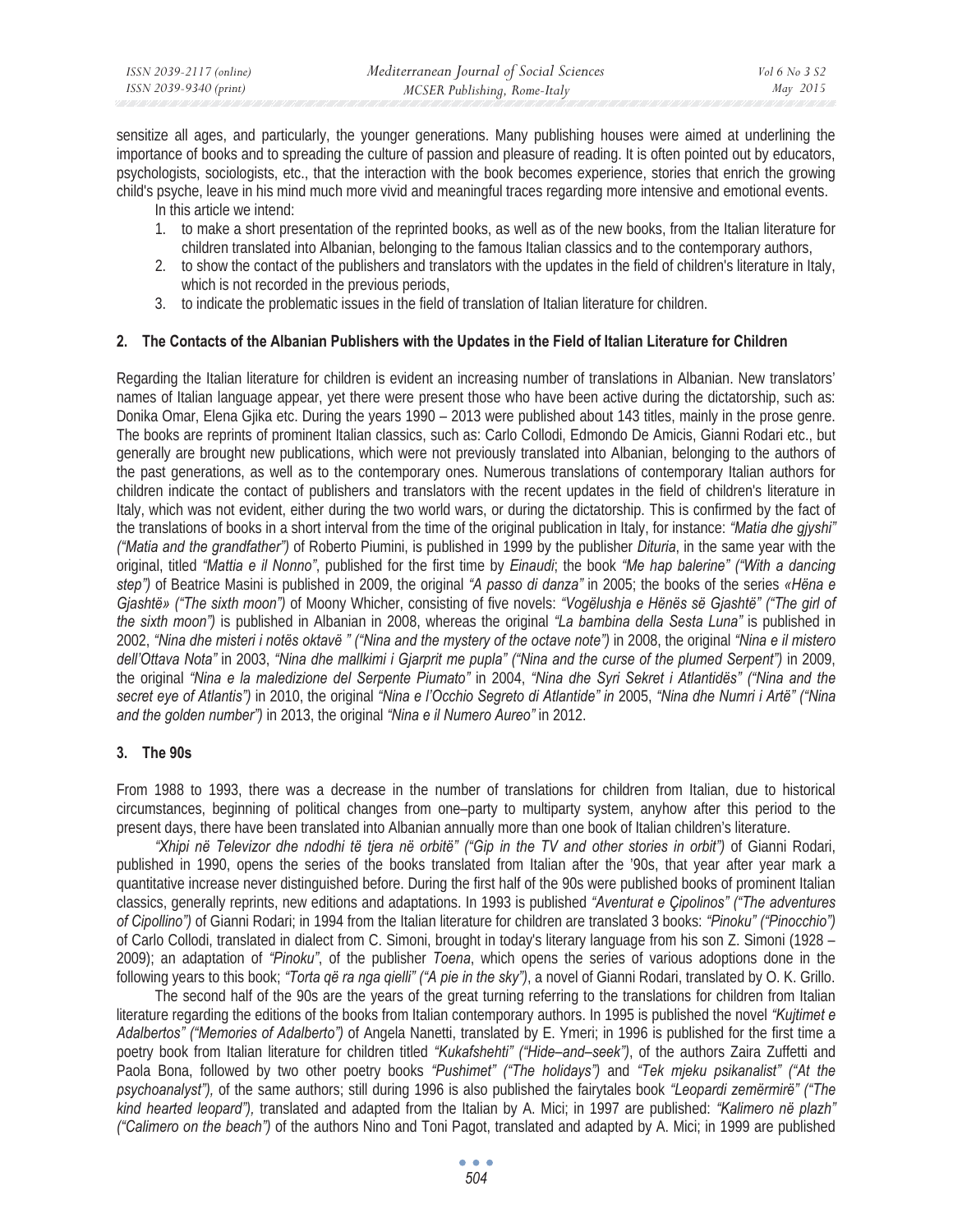| ISSN 2039-2117 (online) | Mediterranean Journal of Social Sciences | Vol 6 No 3 S2 |
|-------------------------|------------------------------------------|---------------|
| ISSN 2039-9340 (print)  | MCSER Publishing, Rome-Italy             | May 2015      |

*"Pema misterioze" ("The mysterious tree")* of Donatella Bindi Mondaini, translated by E. Kristo and *"Matia dhe gjyshi" ("Matia and the grandfather")* of Roberto Piumini, also translated by E. Kristo. Besides the books of contemporary authors, there have continued the publication or reprint of the books of the prominent Italian classics. In 1996 is published *"Pinoku"*, an adaptation with fairytales; in 1997 is published *"Princesha gazmore: si përralla" ("Princess Allegra")*, of Gianni Rodari, translated by K. Mahilaj, *"Zemra" (The heart")* of Edmondo De Amicis, translated by V. Xhixha; in 1998 is published *"Treni i vargjeve" ("Train of nonsense rhymes")*, poetry of Gianni Rodari, is published K. Mahilaj; *"Torta që ra nga qielli" ("A pie in the sky"),* novel of Gianni Rodari, translated by O. K. Grillo.

### **4. The 2000s**

From 2000 to 2013 is included the largest number of publications from Italian literature for children. Almost every year of this period have been published (except for 2003, where was not published any book, and 2006, where was published only one book) over 4 titles, reaching the largest number in 2009 with 21 books published. As demonstrated by our contemporary writers in 2000 have been published a series of adaptations of classical texts, frequently of the ancient Greek literature, such as: *"Odiseja"* (*"Odyssey",* 2000), a book with stories and novelettes, adapted for children by Stelio Martelli, translated by M. Ymeri, with illustrations of Libico Maraja; *"Iliada – Lufta e Trojës"* (*"The Iliad – The war of Troy",*  2000), a book with stories and novelettes, also adapted by Stelio Martelli and translated by K. Ymeri, with illustrations of Libiko Maraja;*"Eneida – Aventurat e Eneas"* (*"The Aeneid – The adventures of Aeneas",* 2000), stories and novelettes, adapted by Stefania Stefani, translated by N. Lera, with illustrations of Piero Cattaneo; in the range *«Hotel Olimpi» ("Hotel Olympus")* are published many books of Sabina Colloredo: *"Zeusi, mbreti i hyjnive, i burrave dhe i shumë grave"* (*"Zeus, the king of the Gods, of men and many woman",* 2009), *"Hera, mbretëreshë e hyjnive dhe grua shembullore ... deri në një*  farë pike" ("Hera, Queen of teh Gods and a model wife, to a certain extent...", 2009), "Poseidoni, hyu i detit gjithnjë mbi *dallgë" ("Poseidon God of the Sea, always on crest of a wave",* 2009); *"Athinaja, aventura, beteja dhe shumë medalje" ("Athena adventures, encounters and battles",* 2009) – the fourth translated by the same translator A. Shkreli –, whereas both books *"Afërdita, hyjnesha e dashurisë që vjen dhe shkon" ("Aphrodite, the Goddess of love which comes and goes*"*,*  2009), *"Apolloni, hyu i këngës së bukur dhe i sjelljeve të këqija"* (*"Apollo, God of nice singing and bad nmanners",* 2009), of the same author, are translated by H. Bregu.

Furthermore, in 2000, were published a large number of books of foreign authors belonging to adult's literature, and adapted for children by Italian authors, such as: *"Oliver Tuist*" *("Oliver Twist",* 2000*)* of Charles Dickens, adapted for children from Paola Colombati, translated in Albanian by M. Ymeri; *"Kuazimodo dhe Esmeralda" ("Quazimodo and Esmeralda",* 2000*)* of Victor Hugo, adapted in the form of stories and novelettes by Stefania Molinari, translated by E. Tafa; *"David Koperfildi" ("David Copperfield",* 2001*)* of Charles Dickens, adapted by Francesco Castello, translated by A. Sheldia; *"Kalorësit e tryezës së rrumbullakët"* ("*The knights of the round table",* 2007), adapted by Stelio Martelli, translated by N. Lera.

There are many adult's authors who have written children's books as well, such as: *"Vizatimet e çmendura" ("The crazy drawings",* 2001), fairytale of Italo Calvino, translated by F. Andrea; *"Përralla të zgjedhura"* ("*Selected tales",* 2004) of Alberto Moravia, translated by T. Tafa, included in the series *«Nobelistët»* ("*Nobel laureates"); "...miliarda vjet më parë"* ("*A billion years ago",* 2004), fairytale of Alberto Moravia, selected by T. Tafa, translated by E. Tafa etc.

The largest number of Italian literature books for children translated during the 2000s belongs to the contemporary Italian authors. The year 2002 marks the edition of the first book of Bianca Pitzorno *"Shtatë Robinson në një ishull të çuditshëm"* ("*Seven Robinson on a strange island*"), novel translated by A. Spahiu. By Susanna Tamaro are published in Albanian: *"Zemër tuli" ("A heart made of fat",* 2002), novel translated by V. Lisi; *"Rrethi magjik" ("The magic circle"),* novel published in 2002 translated by V. Lisit and in 2012 translated by E. Goga. By Maria Marccone is published: *"Anija kozmike e Alekut"* ("*The spaceship of Alek",* 2003), novel translated by A. Bishqemi. By Moony Whicher are published: *"Nina dhe misteri i notës oktavë"* (*përkthimin e titullit bëje në kllapa,* 2008), novel translated by A. Nexhipi; *"Vogëlushja e Hënës së Gjashtë"* (*përkthimin e titullit bëje në kllapa,* 2008), novel translated by A. Doksani; *"Nina dhe mallkimi i Gjarprit me pupla"* (*përkthimin e titullit bëje në kllapa,* 2009), novel translated by A. Doksani; *"Nina dhe Syri Sekret i Atlantidës"* (*përkthimin e titullit bëje në kllapa,* 2010), novel translated by A. Nexhipi; *"Nina dhe Numri i Artë"* (*përkthimin e titullit bëje në kllapa, 2013)*, novel translated by A. Nexhipi. By Roberto Piumini is published: *"Ditari i Lasë" ("The diary of La",* 2009), novel translated by N. Poroçani, with illustrations of Emanuela Bussolati. By Angela Nanetti is published: *"Gjyshi im gazmor"* ("*My grandfather is a cherry tree",* 2009), novel translated by N. Poroçani, with illustrations of Anna Balbusso. By Augusto Vecchi are published: *"Lulu në mbretërinë e përrallave" ("Lulù in the kingdom of fairy tales",* 2009), fairytales translated by T. and E. Tafa; *"Lulu, zana blu" ("Lulù, the blue fairy*"*,* 2009), fairytales translated by T. and E. Tafa, with illustrations of Maria Rita Gentili; *"Zana Lulu ndihmon xhuxhin plak"* ("*Lulù fairy and the old dwarf",* 2010), fairytales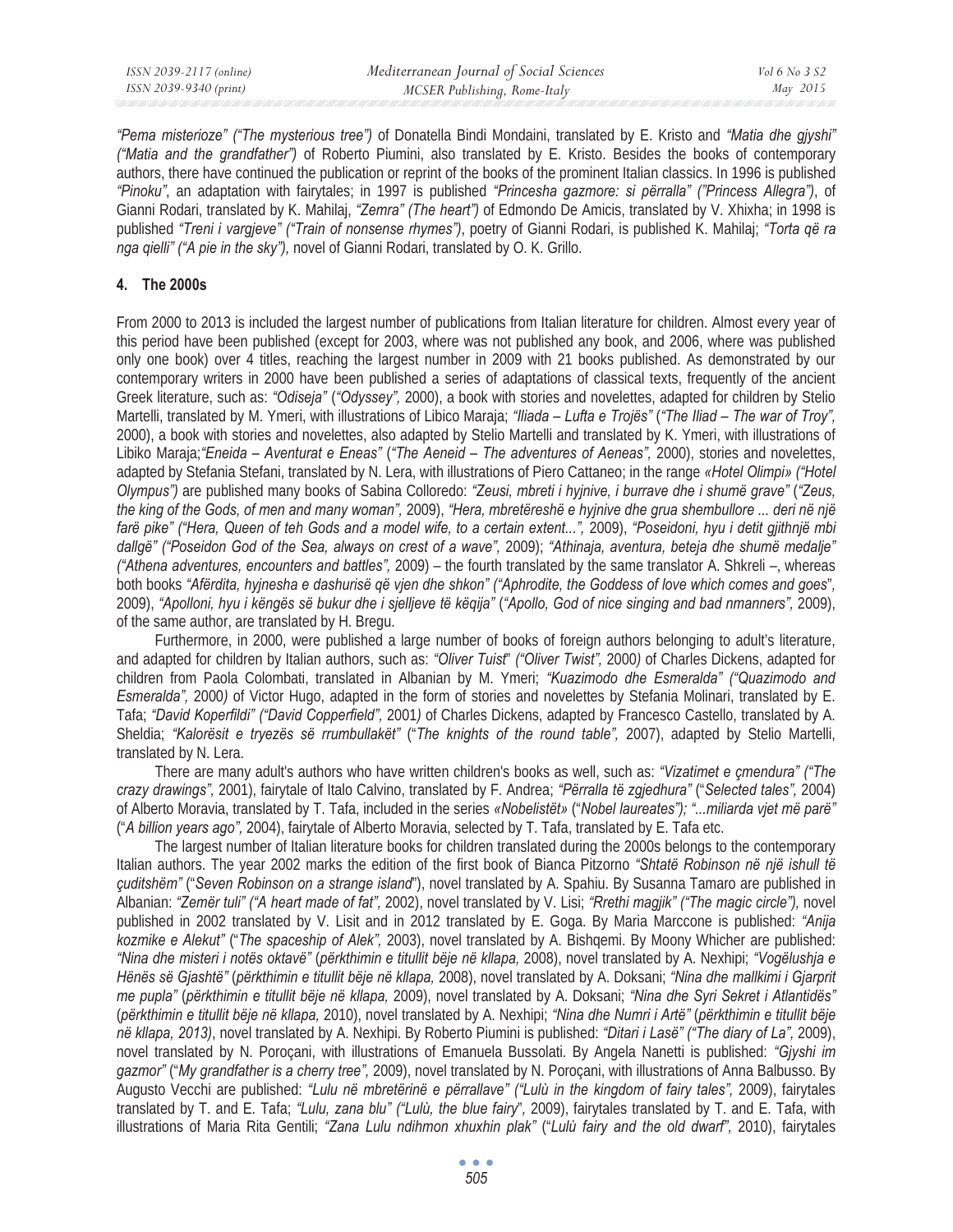translated by E. and T. Tafa, with illustrations of Maria Rita Gentili. By Beatrice Masini are published 5 novels translated by N. Poroçani: *"Me hap balerine"* (2009), *"Shoqëri e ëmbël" ("A matter of character",* 2009), *"Mes miqsh"* (*"Old and New friends",* 2010)*, "Balerina të vërteta"* (*"Spring notes",* 2011) and *"Një tutú më shumë"* ("*The guest with a Tutu*"*,* 2012). The largest number of books of the same author, translated into Albanian during the 2000s belongs to Elisabetta Dami. Her books – that have Geronimo Stilton mouse as protagonist, a lovely character to the little readers in Italy, and to many other countries of the world – contain on their cover page Geronimo Stilton as author, on the contrary they are written by Elisabetta Dami. Her first book in Albanian was published in 2012, whereas in Italy its books appeared in the late 90s, and ever since have been amongst the best–selling books, and continoues to be even nowadays. Some of her books published in Albanian, all translated by Agim Doksani, and included in the series *«*Aventurat e Jeronim Stiltonit*»* ("*The adventures of Geronimo Stilton")* are: *"Dorëshkrimi misterioz i Nostramiusit"* ("*The mysterious manuscript Nostratopus",*  2012), *"Një superfurgon ngjyrë djathi" ("A cheese colored camper",* 2012), *"Në mbretërinë e fantazisë"* ("*The kingdom fantasy",* 2012), *"Fantazma e metrosë"* ("*The phantom of the subway*"*,* 2012), *"Katër miushë në xhunglën e zezë" ("Four mice deep in the jungle*"*,* 2012), *"Misteri i thesarit të zhdukur" ("The mysterious cheese thief",* 2012), *"Larg ato putra, more surratgjizë!" ("Paws off, cheddarface!",* 2012), *"Një limonadë me miza për kontin" ("Red pizzas for a blue count",* 2013), *"Anija e maçokëve piratë"* ("*Shipwreck on the pirate islands",* 2013), *"Misteri i syrit prej smeraldi" ("Lost treasure of the emerald eye",* 2013), *"Gjithë fajin e ka një kafe me ajkë"* ("*All because of a cup of coffee*"*,* 2013), *"Buzëqeshja e Mona Miushizës" ("The Mona Mousa code",* 2013), *"Unë quhem Stilton, Jeronim Stilton" ("My name is Stilton, Geronimo Stilton*"*,*  2013), *"Janë Krishtlindjet, Stilton!"* ("*Merry Christmas, Geronim*o!"*,* 2013), *"Një fundjavë e çmendur për Jeronimin" ("A fabumouse vacation for Geronimo,* 2013), *"Mirë se erdhët në fortesën koprracia"* ("*The haunted castle*"*,* 2013), *"Dashuria është si djathi..."* ("*Love is like cheese...,* 2013).

Some other authors of the italian literature, whose works are translated into Albanian are: Silvia D'Achille; Anna Casalis, Simone Frasca, Franceska Lazzarato, Guglielmo Milani (recognized with several nicknames: Mino Milani, Stelio Martelli, Eugenio Ventura and Piero Selva) etc.

Simultaneously with the publications of contemporary authors are also translated books of classics Italian literature for children, generally titles unpublished previously in Albanian, and also reprints. A considerable number of books translated into Albanian belong to Gianni Rodari: *"Aventurat e kukullave mirëbërëse" ("Freewheeling puppets", 2001),* novelette translated by G. Arianiti; *"Na ishte dy herë baroni Lamberto"* ("*Twice upon a time there was a baron Lamberto*"*,*  2002) fairytale translated by E. Çela; *"Aventurat e Çipolinos",* 2001), novel translated by Gj. Zheji; *Rrëfenja italiane" ("Italian Nursery rhymes",* 2002), stories and novelettes translated by A. Selenica; *"Libri i gabimeve" ("The book of errors",*  2002), poetry, funny stories and novelettes, translated and adapted by E. Biba; *"Xhipi në televizor dhe ndodhi të tjera në orbitë",* 2002), stories translated by N. Turkeshi, included in the series *«Llampa magjike» ("The magic lamp"*); *"Xhelsominoja në vendin e gënjeshtarëve" ("Gelsomino in the land of liers",* 2002), novel translated by A. Bishqemi; *"Torta që ra nga qielli",* 2002, novel translated by O. K. Grillo; *"Tregime të tjera" ("Other stories",* 2006), stories and novelettes translated by T. Tafa and E. Tafa; *"Atalanta" ("Atalanta",* 2007), legends translated by D. Bishqemi; *"Përralla dhe fantazira"* (*"Tales and fantatales",* 2007), fairytales translated by T. Tafa and E. Tafa; *"Xhipi në televizor dhe ndodhi të tjera në orbitë",* 2007), stories, novelettes and fairytales translated by T. Tafa and E. Tafa; *"Përralla në telefon"* (*"Tales on the phone",* 2007), fairytales translated by E. Tafa and T. Tafa; *"Xhelsominoja në vendin e gënjeshtarëve"*, 2007, novel translated and adapted by A. Bishqemi, with illustrations of Alberto Ruggieri, included in the series *«*Dy lindje dhe Dy perëndime*» ("Two sunrises and two sunsets"), "Torta që ra nga qielli",* 2008), novel translated by T. Tafa and E. Tafa; *"Aventurat e Çipolinos",* 2010), novel translated by T. Tafa and E. Tafa, included in the series *«*Shkrimtarët më të shquar të letërsisë botërore për fëmijë*» ("The most prominent writers of world literature for children"*; *"Kopshti zoologjik i përrallave" ("The zoo of stories",* 2010), fairytales with illustratons of Fulvio Testa; *"Shigjeta e kaltër" ("The blue arrow",*  2011), fairytales translated by H. Bregu; *"Udhëtimet e Xhovanino Perdixhornit"* (*"Giovannino Perdigiorno's travel",* 2014), poetry and fairytales translated by K. Mahilaj, with illustrations of Francesco Altan.

*"Pinoku"* of Carlo Collodi is reprinted in 2002 translated by I. Toçi, whereas in 2005 is brought in Albanian the novel *"Piratët e Malezisë"("The pirates of Malaysia")* of Emilio Salgari, translated by G. Shyti.

The novel *"Zemër" ("Heart",* of Edmondo De Amicis is published five times in the interval of seven years, by four different translators, once titled *"Zemër" "Heart",* and once *"Zemra" "The heart"*. In 2004 is published titled *"Zemër" "Heart",* translated by A. Doksani, in 2005 tittled *"Zemra" "The heart",* translated by K. Kodra, in 2007 tittled *"Zemra e fëmijës" "The child's heart",* translated by E. Llukaçaj, in 2011 is reprinted the translation of K. Kodra tittled *"Zemra" "The heart",* and in 2011 is published tittled *"Zemra: ditari i një nxënësi italian" "The heart: Diary of an italian pupil",* translated from English by J. Buzi.

The promoting campaign of the children's literature books, that are in the first months of their life in Italy, is reflected in Albania through the translation of numerous books addressed to the ages 0 to 6, such as: *"Tregime të*